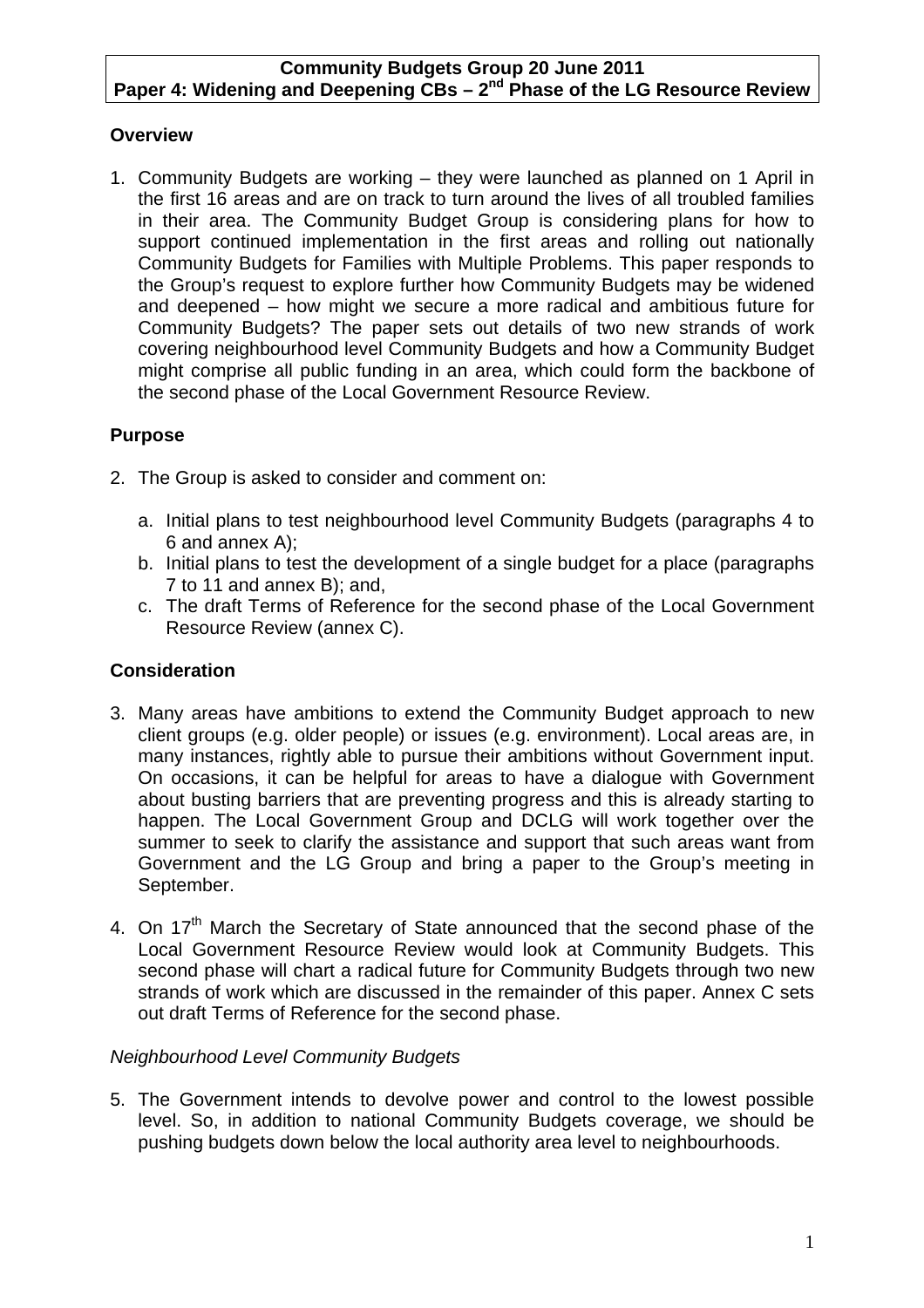- 6. Since the Spending Review, DCLG and Cabinet Office have been working with 13 areas on a radical form of community-led budget where residents co-design their services with providers and fund them via a single locally-managed budget (e.g. Local Integrated Services - LIS). This concept lies at the heart of decentralisation and public service reform. Our work has generated useful learning but, with only one exception leadership of the approaches has come from local authorities rather than the community.
- 7. The second phase of the Local Government Resource Review should push this work further and faster than we have been able to so far. We will work intensively with two areas to enable the local community to genuinely co-design (with relevant players from central and local public sector organisations) the service solutions for their priorities and to shape budgets around them. This strand of work will firmly put communities in the two areas on the front foot to shape and control the services that matter to them – they will be equal, not junior, partners with public agencies. Annex A sets out further details.

### *A single budget for a place*

- 8. Local areas and successive Governments have recognised that local services can be fragmented, focused around the needs of bureaucratic organisations rather than communities, and fail to deliver the outcomes communities need and expect. Initiatives like City Challenge, Public Service Agreements, Local Area Agreements and reward grant and Total Place have improved joint working but stopped some way short of a transformatory way of delivering public services.
- 9. These initiatives have followed a top-down approach to finding solutions. But, Community Budgets present an opportunity to use a different, thoroughly localist, approach to test the theory, long held by many, that developing a single budget for a place that is used to deliver locally-defined outcomes could be a better way to drive transformation in local service delivery.
- 10. The second strand of the review will test a collaborative co-design approach in two areas to develop outcomes, service solutions and a Community Budget comprising all public funding in these areas. Communities, VCSE and private sector will be fully engaged and opportunities to devolve and to open up services will be an integral part of the scope. Officials from agencies in the area and Whitehall will work intensively, over a sustained period, as part of a single team to work this through on a tightly defined timetable. A central budget will be pulled together to pay for local and Whitehall officials to be backfilled to enable them to participate solely in this project. Those in the team will need to be senior, empowered, crusading for change and skilled to think and work in a different way. The output will be an Operational Plan that will describe how a single budget could be implemented in each place – what would need to happen locally and what would need to be changed centrally. Government will then be able to decide if, and to what extent, this could be agreed, allowing implementation in April 2014. Annex B sets out further details.
- 11. As the backbone of the second phase of the Local Government Resource Review, this proposal would allow national and local partners to explore options in a 'live' low risk environment for how we might devolve more power to the local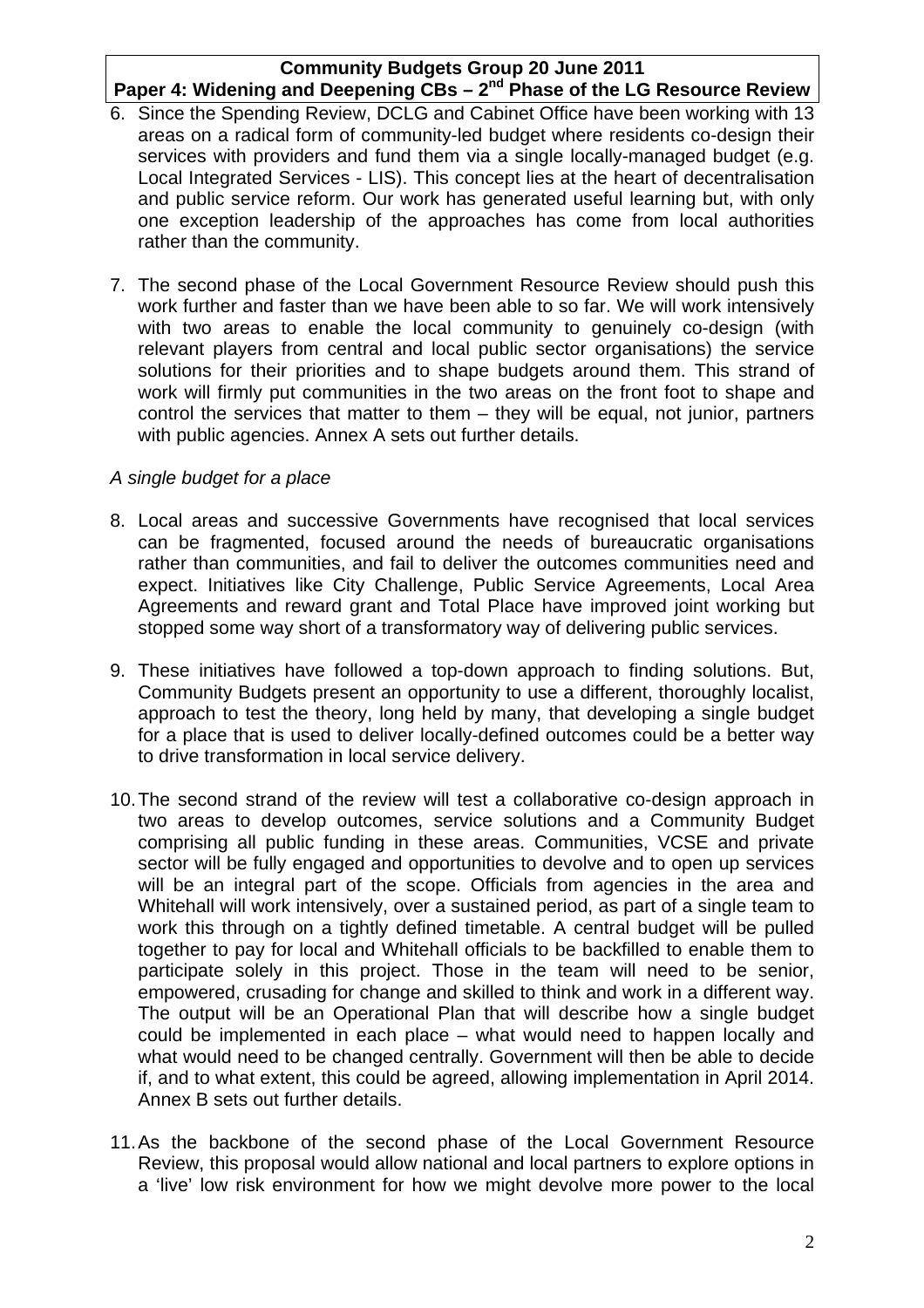level. We will be putting into practice an approach for how an area might be able to challenge Government for a different way of doing things.

12. We will not, at this stage, be committing to implementing any particular outcome but committing to test the hypothesis, which central and local agencies frequently return to, that a single budget in a place is the best way to deliver defined outcomes. We might find that the approach has merit or is, quite simply, unworkable – either outcome will be valuable learning. We will, however, be collectively committing to supporting and driving forward this work as part of our shared ambition for decentralisation and localism.

Department of Communities and Local Government – June 2011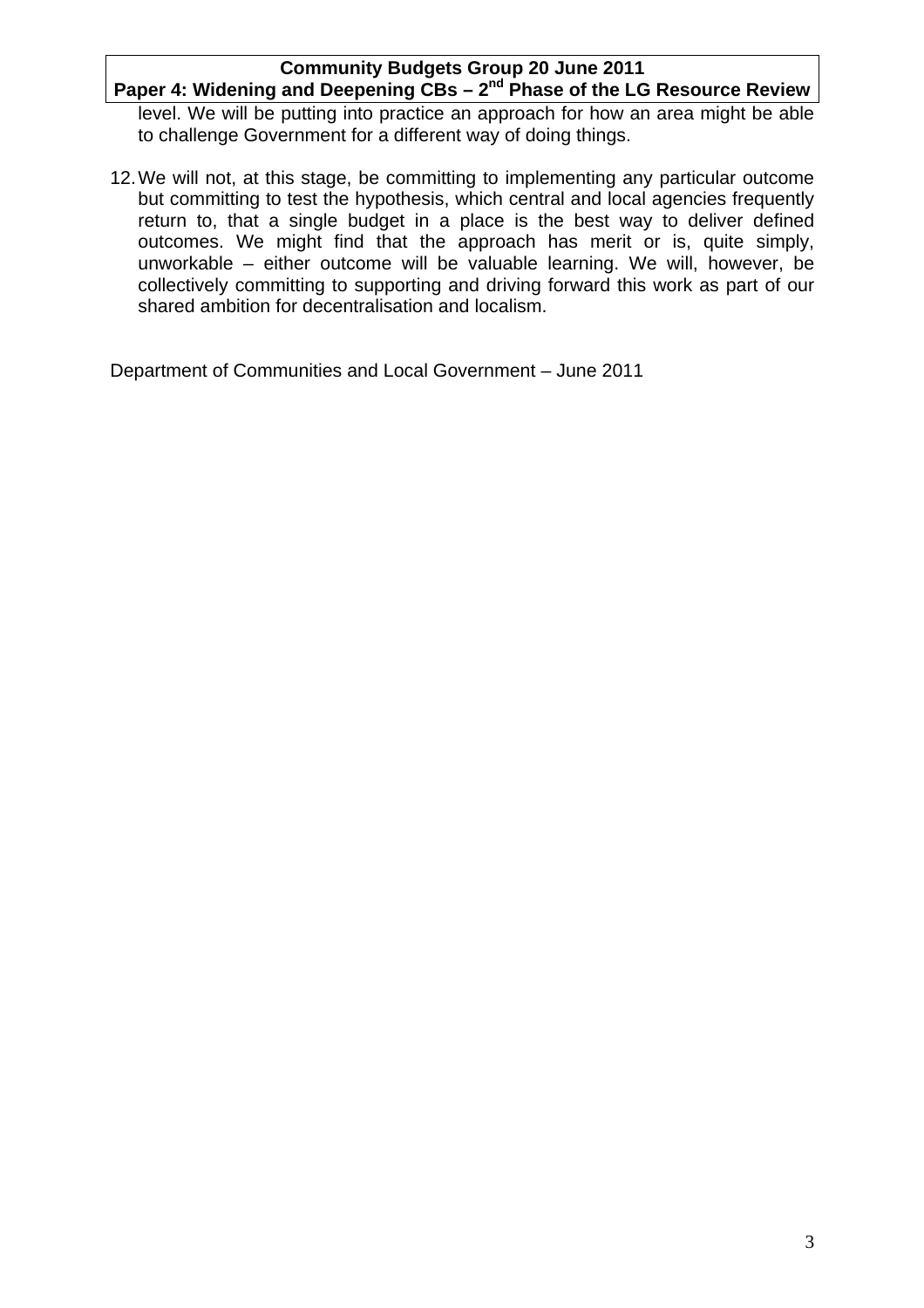# **Annex A**

# **WORKSTRAND 3: Neighbourhood Level Community Budgets**

# **Objective:**

- Intensive support for two neighbourhood level Community Budgets based on the Local Integrated Services (LIS) approach, but allowing for local variation. LIS is a radical form of neighbourhood level budget where local people determine priorities for local service transformation and co-produce this change with local partners.
- Learning to see how LIS-type approaches can operate at a very local level and to enable community-led budgeting more widely.

# **Product:**

- Neighbourhood level Community Budgets ready to operate in two areas from April 2012, with Operational Plans developed by December 2011;
- The development of case studies and learning to inform local authorities and communities; and,
- Strong alignment between neighbourhood level Community Budgets, LIS and the wider work on Community Budgets including participatory budgeting.

# **How:**

The approach would involve:

- Identifying two areas to co-design with Whitehall how a community-based Community Budget and LIS approach could be implemented. We could intensify the work with two of the more advanced LIS areas that we (Cabinet Office supported by DCLG) are already working with, or invite new areas to come forward. These would need to be areas where:
	- $\triangleright$  There is a neighbourhood that wants a Community Budget and has strong infrastructure and capacity on which to build (e.g. an organisation with the potential to manage the budget and co-commissioning);
	- $\triangleright$  The local authority is committed to the concept, is willing to act in a enabling role working across other relevant services, has the will and capacity to set up the approach by April 2011, and is prepared to change its role (e.g. by decommissioning services that are not working).

We would involve the Local Government Group and VCS colleagues in selecting the two areas.

• Agreeing a package of support for each area to enable it to accelerate progress and overcome barriers. This is likely to involve community development support and facilitation for local residents and VCS to shape the proposal around what they want – this would need to be provided by a suitable professional organisation.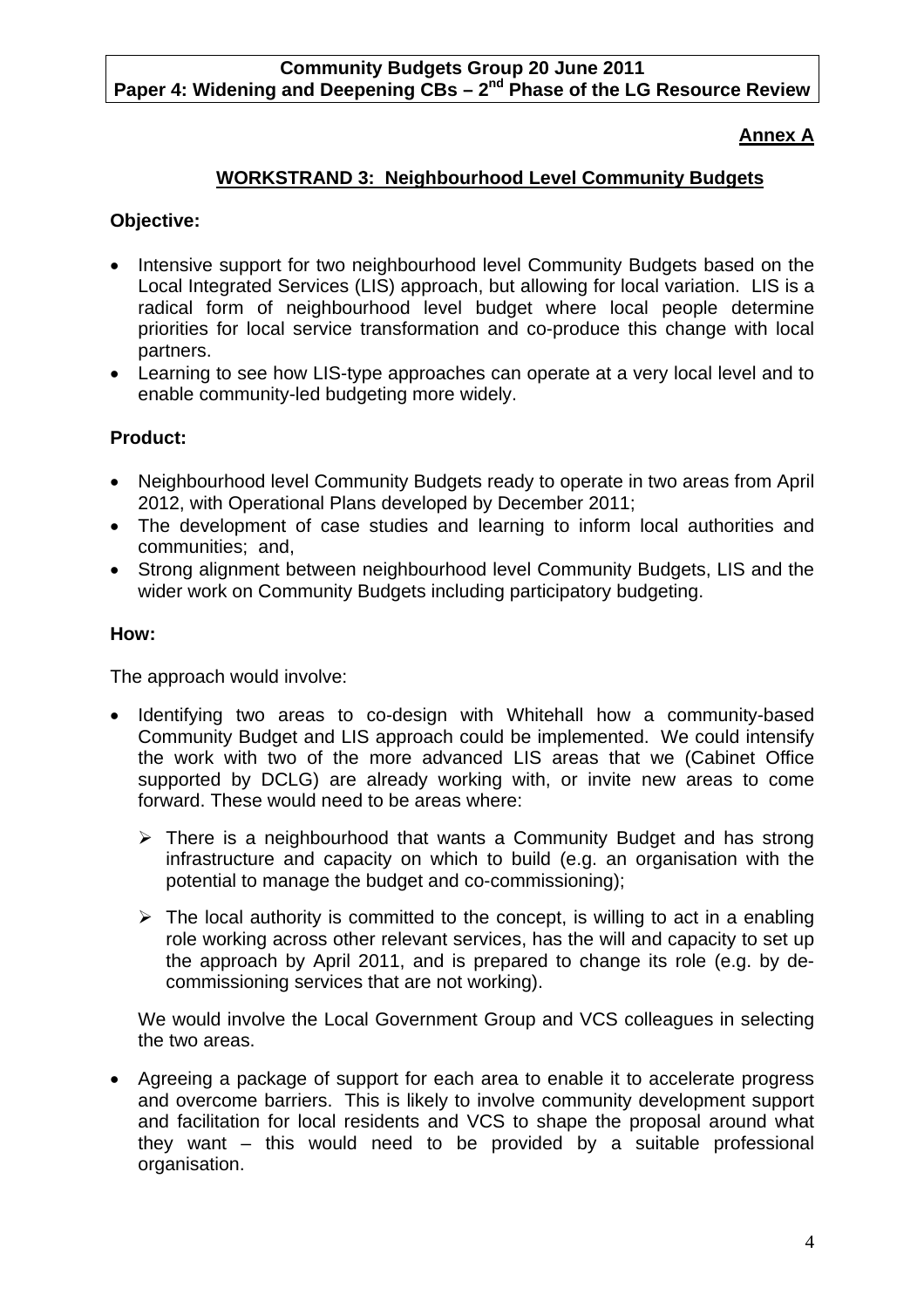- Each area would then start to develop an Operational Plan, manage the codesign process, secure agreement from the relevant local agencies to a single cash/in-kind budget for the area, deal with any Whitehall barriers, identify outcomes and steps needed to redesign services.
- The co-design work would need to explore:
	- $\triangleright$  The level of control wanted by the community, e.g. direct management of a pooled budget or control over a pooled resource managed by (say) the local authority;
	- $\triangleright$  Which services should be included:
	- $\triangleright$  The right spatial level for the approach to be effective;
	- ¾ Balancing community 'demands' against wider area considerations, for example, could a community demand a care home in its area?
	- $\triangleright$  The scope for matching the cash element of the Community Budget with community resources like volunteers, tools, equipment, secondments, use of local buildings etc;
	- $\triangleright$  The potential to develop new funding arrangements like community shares;
	- $\triangleright$  Governance and accountability;
	- $\triangleright$  What sort of community capacity is needed;
	- $\triangleright$  Cost-effectiveness of the approach.
- With LG and VCS colleagues we would develop a mechanism for areas to benefit from the best information and case studies on very local control of budgets and services.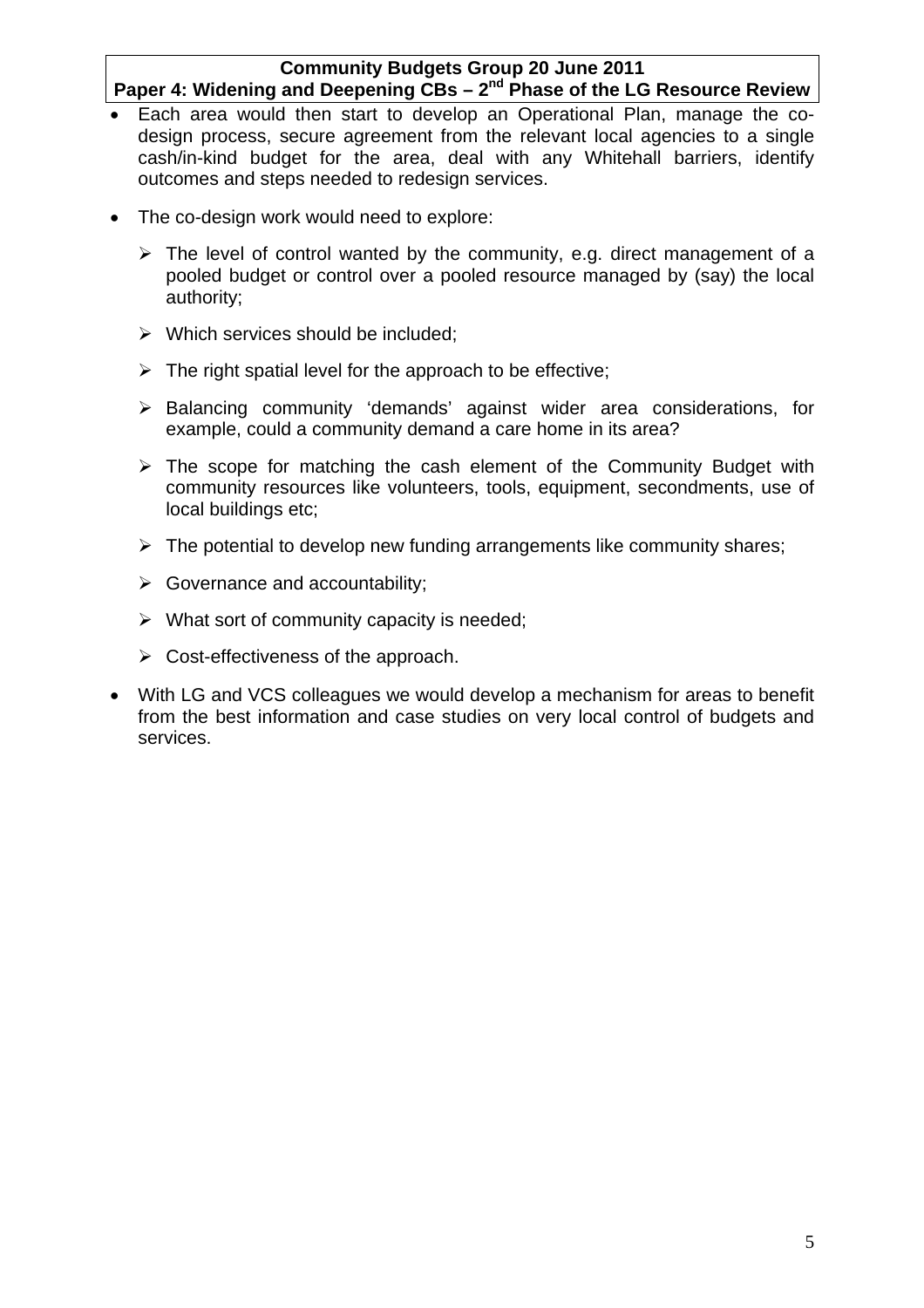# **ANNEX B**

# **WORKSTRAND 4: A Single Budget for a Place**

### **Objective:**

1. To test out how Community Budgets comprising all public funding in any area might be implemented in two areas to test the efficacy of the approach. This work to comprise part 2 of the Local Government Resource Review (LGRR).

## **Product:**

2. An Operational Plan that sets out what a single budget in a place would look like and how it would work.

### **How:**

- 3. Service transformation has been successful where there is clear line of sight between the budget holder and those in front-line delivery i.e. individual services. This project is about cutting across functional lines and establishing a different approach to policy making and delivery – a single budget to deliver a single set of agreed outcomes in a particular area, with services redesigned across functional boundaries to deliver them.
- 4. The Government would issue a prospectus inviting areas to submit outline proposals for how they are suited to being one of two areas to test the single budget approach and how they would take the project forward. Government would select two areas to work with against the criteria set out in the prospectus.
- 5. An Operational Plan would be developed for each area selected using the principle of co-design: the agencies in the area and officials from Whitehall working intensively, over a sustained period, as part of a single team. The single team would comprise a senior official from each of the key sponsoring Whitehall departments and officials from the local authority and other local partners (e.g. health, police etc). The team would work solely on developing an Operational Plan to secure a single place budget for the bounded geographic area, the outcomes it would deliver and the redesign of services that is required to deliver the outcomes. The work would need to:
	- a) Develop a shadow Budget for the place (mapping resources including assets);
	- b) Identify local outcomes;
	- c) Understand existing delivery chains (including VCS and private sector);
	- d) Use customer insight and visioning;
	- e) Develop and appraise options;
	- f) Identify local structures, governance and accountability;
	- g) Use business process re-engineering and service redesign to transform services;
	- h) Deliver a gap analysis: what is required to get from 'as is' to where the area wants to be;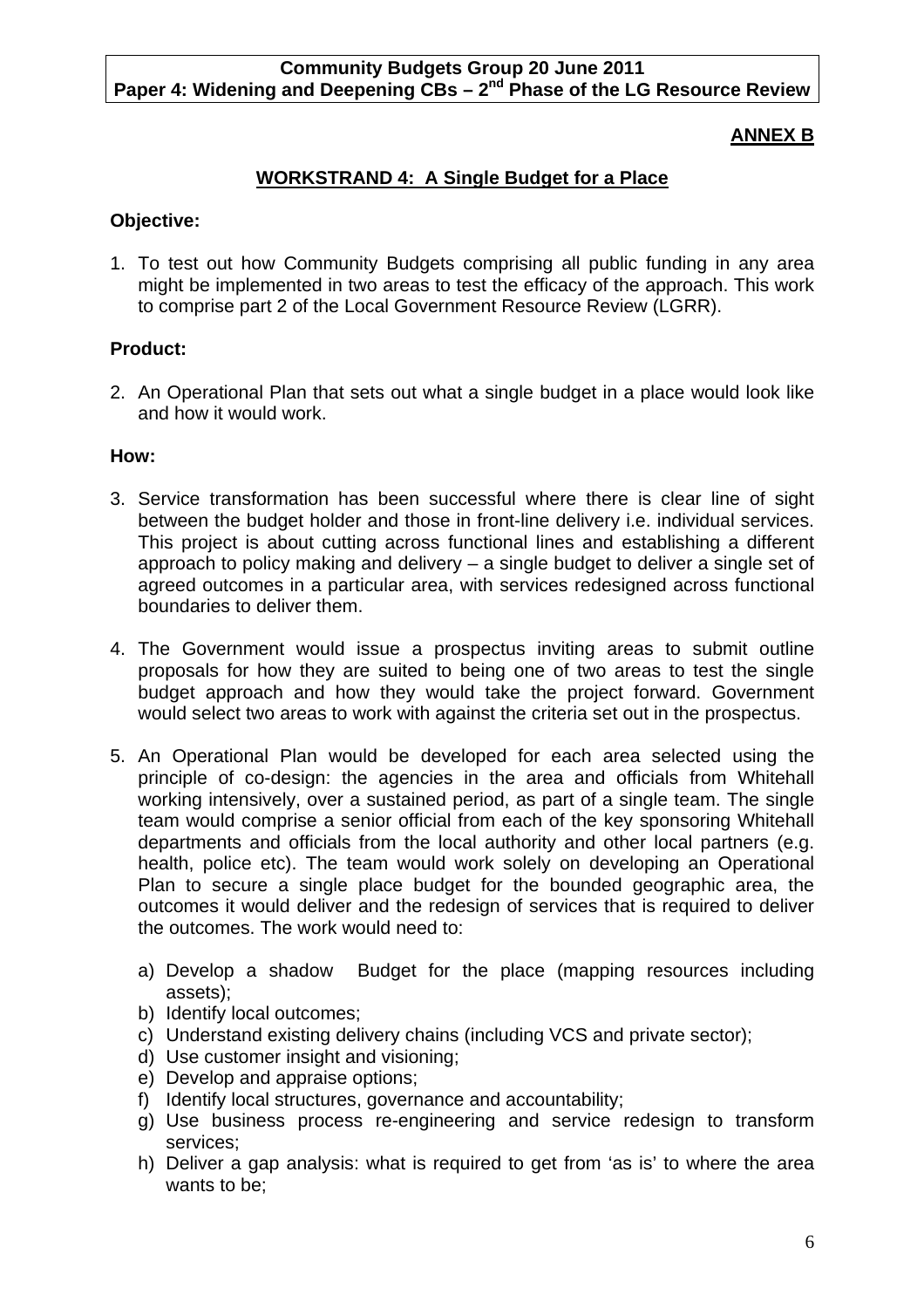- i) Identify timescales:
- j) Develop an implementation plan/approach.
- 6. The Operational Plan would be developed by 31<sup>st</sup> March 2012.
- 7. The Operational Plan would enable government to consider the future for this radical approach and how it might provide solutions to service funding issues arising from the new approach to business rates being taken forward under the LGRR.
- 8. The area(s) would need to have clear geographic boundaries i.e. based on a local authority area. It would be beneficial to have key services (e.g. health, police etc) co-terminous with these boundaries. This project is about proof of concept (i.e. a place-based budget and outcomes can be developed) so minimising complexity is a key principle at this early stage.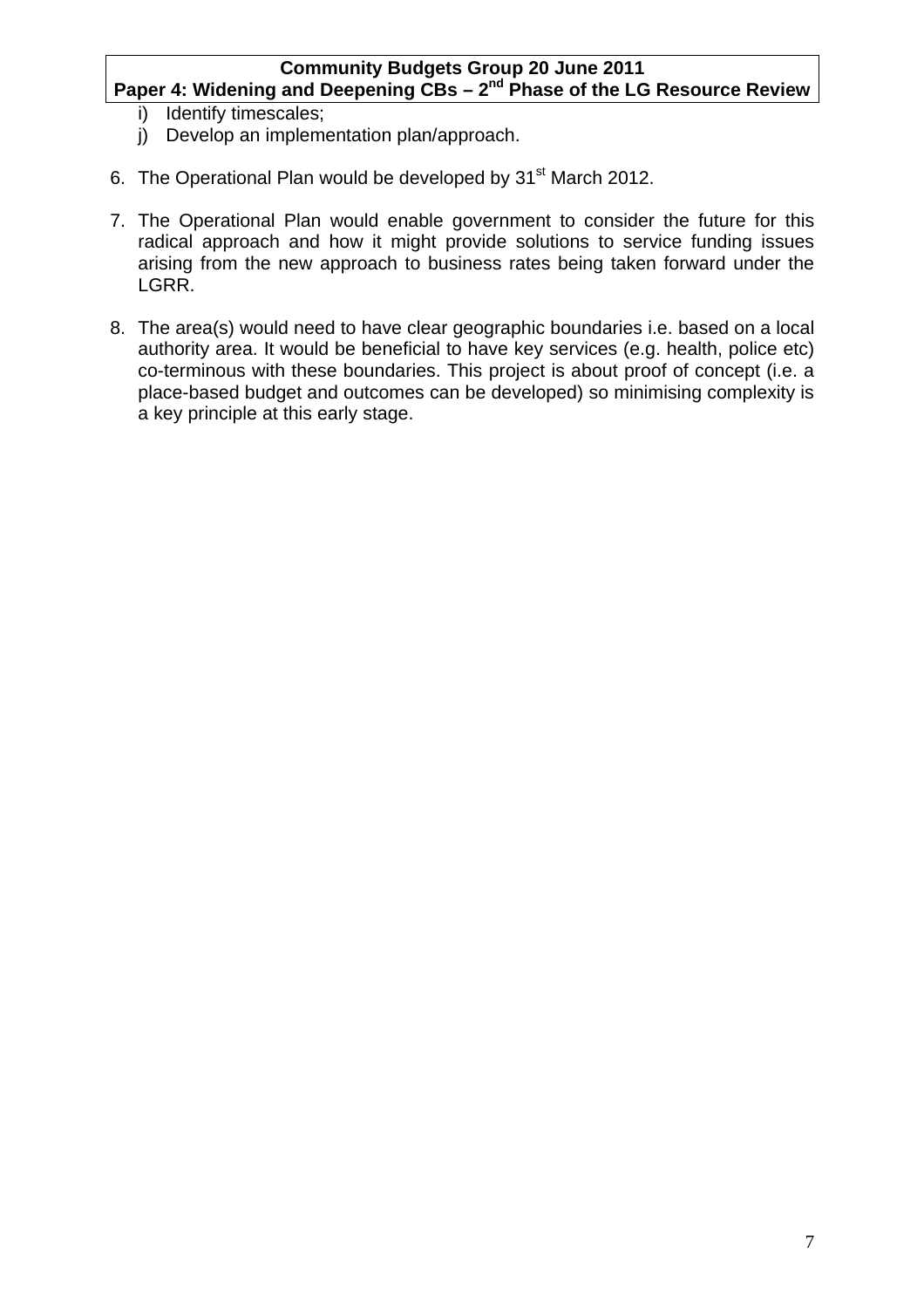# **Annex C**

# **Second Phase of the Local Government Resource Review : Draft Terms of Reference**

The second phase of the Local Government Resource Review will test how Community Budgets can be used to:

- Give communities and local people more power and control over local services and budgets;
- Develop outcomes, service solutions and a single budget comprising all public funding in an area.

## Neighbourhood Level Community Budgets

The review will involve inviting communities in two local authority areas to co-design with local services and Whitehall how a Neighbourhood Level Community Budget and Local Integrated Services approach could be implemented.

The co-design work will explore:

- a) The level of influence or control wanted by the community;
- b) Which services should be included;
- c) The right spatial level for the approach to be effective;
- d) Balancing community 'demands' against wider area considerations;
- e) The scope for matching the cash element of the Community Budget with community resources like volunteers, tools, equipment, secondments, use of local buildings etc;
- f) The potential to develop new funding arrangements like community shares;
- g) Governance and accountability;
- h) What sort of community capacity is needed;
- i) The cost effectiveness of the approach;
- j) Developing a mechanism for areas to benefit from the best information and case studies on very local control of budgets and services;
- k) How a 'right to a neighbourhood level Community Budget' could be defined.

### A single budget for a place

This part of the review will involve two local authority areas working with Whitehall to co-design how a Community Budget comprising all public funding in an area might be